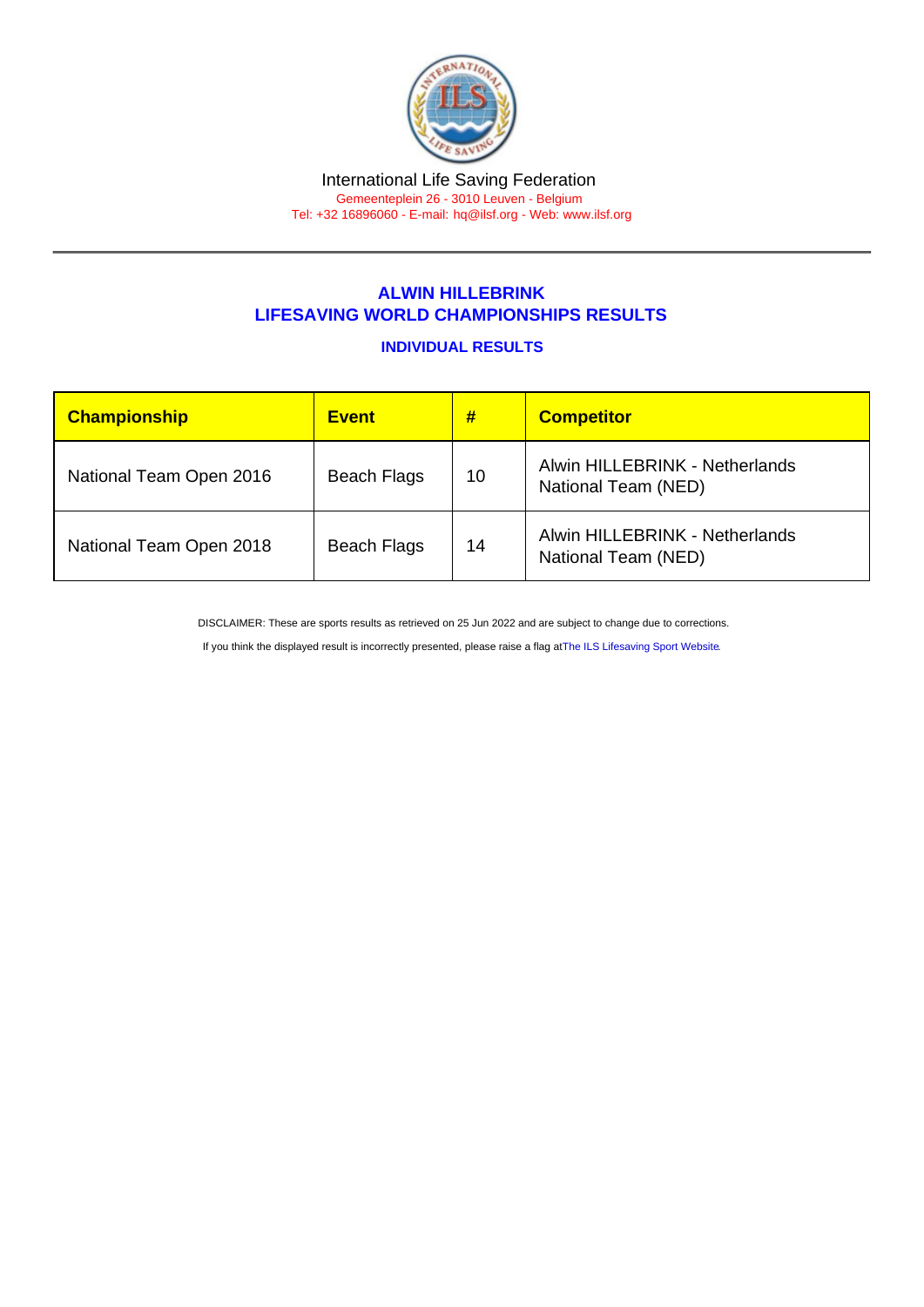## ALWIN HILLEBRINK LIFESAVING WORLD CHAMPIONSHIPS RESULTS

## TEAM RESULTS

| Championship               | <b>Event</b>            | #              | <b>Competitors</b>                                                                                                        |
|----------------------------|-------------------------|----------------|---------------------------------------------------------------------------------------------------------------------------|
| National Team Open<br>2018 | <b>Beach Relay</b>      | 2              | Netherlands National Team (NED)<br>Robert HENDRIKS, Alwin HILLEBRINK,<br>Melvin VAN DER MEIJ, Roelof STOETZER             |
| National Team Open<br>2018 | 4x50m Medley<br>Relay   | $\overline{4}$ | Netherlands National Team (NED)<br>Alwin HILLEBRINK, Jelmar HILLEBRINK,<br>Melvin VAN DER MEIJ, Roelof STOETZER           |
| Interclub Open 2018        | 4x50m Obstacle<br>Relay | 5              | Dordrecht Reddingsbrigade (NED)<br>Ruben VAN ERK, Alwin HILLEBRINK,<br>Jelmar HILLEBRINK, Melvin VAN DER<br><b>MEIJ</b>   |
| Interclub Open 2018        | <b>Beach Relay</b>      | 6              | Dordrecht Reddingsbrigade (NED)<br>Ruben VAN ERK, Robert HENDRIKS,<br>Alwin HILLEBRINK, Melvin VAN DER MEIJ               |
| National Team Open<br>2018 | 4x25m Manikin<br>Relay  | 6              | Netherlands National Team (NED)<br>Robert HENDRIKS, Alwin HILLEBRINK,<br>Jelmar HILLEBRINK, Melvin VAN DER<br><b>MEIJ</b> |
| Interclub Open 2018        | 4x25m Manikin<br>Relay  | 8              | Dordrecht Reddingsbrigade (NED)<br>Robert HENDRIKS, Alwin HILLEBRINK,<br>Jelmar HILLEBRINK, Melvin VAN DER<br><b>MEIJ</b> |
| Interclub Open 2018        | 4x50m Medley<br>Relay   | 8              | Dordrecht Reddingsbrigade (NED)<br>Ruben VAN ERK, Alwin HILLEBRINK,<br>Jelmar HILLEBRINK, Melvin VAN DER<br><b>MEIJ</b>   |